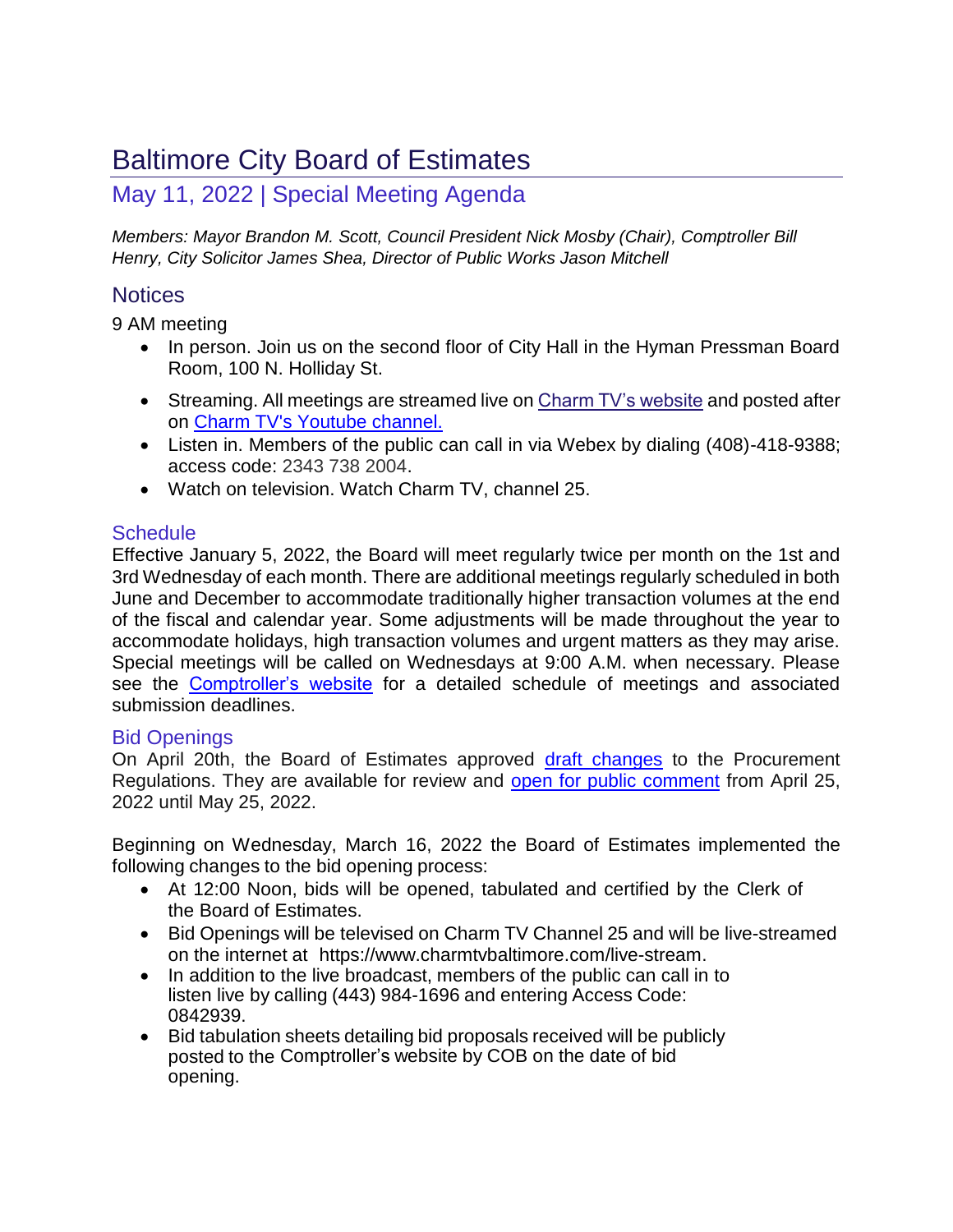There are many solicitations already scheduled that require paper-based submissions by vendors. Bidders responding to those solicitations should follow the instructions as issued.

#### Address the Board

On January 19, 2022, the Board of Estimates adopted Board of Estimates Rules, codified in Title 27, Subtitle 01 of the Baltimore City Code of Regulations. Chapter 04 (Protests and Chapter 05 (Statements of Opposition) provide as follows:

In addition to the requirements of the Procurement Regulations:

#### Protests

A person wishing to protest a proposed award must notify the Comptroller's Office and the proposed awardee.

Notice shall be in writing and delivered no later than (1) noon on the Monday immediately before the Board meeting at which the proposed award will be considered, or (2) by an alternative date and time specified in the agenda for the next scheduled meeting.

The written Protest shall include:

- the name of the person protesting or, if a spokesperson, the entity or organization protesting;
- A narrative description of the issues and facts supporting the Protest; and
- A description as to how the protestant will be harmed by the proposed Board action.

#### Statements of Opposition

Pursuant to Code of Baltimore City Regulations 27.01.01.03.B(14), "Statement of Opposition" means a written statement by a member of the public (a) expressing opposition to an item presented on a Board of Estimates agenda for a vote; (b) by a City resident or taxpayer or a recognized spokesperson for a City resident or taxpayer; or (c) a person who is directly and specifically affected by a pending matter or decision of the Board, and (d) is distinct from a protest of a recommendation for award of a contract.

A person wishing to submit a Statement of Opposition to a proposed action of the Board at any Regular or Special meeting shall notify the Comptroller's Office in writing.

Notice of the Statement of Opposition shall be given (1) no later than noon on the Tuesday immediately before the Board meeting during which the item will be considered or (2) by an alternative date and time specified in the agenda for the next scheduled meeting.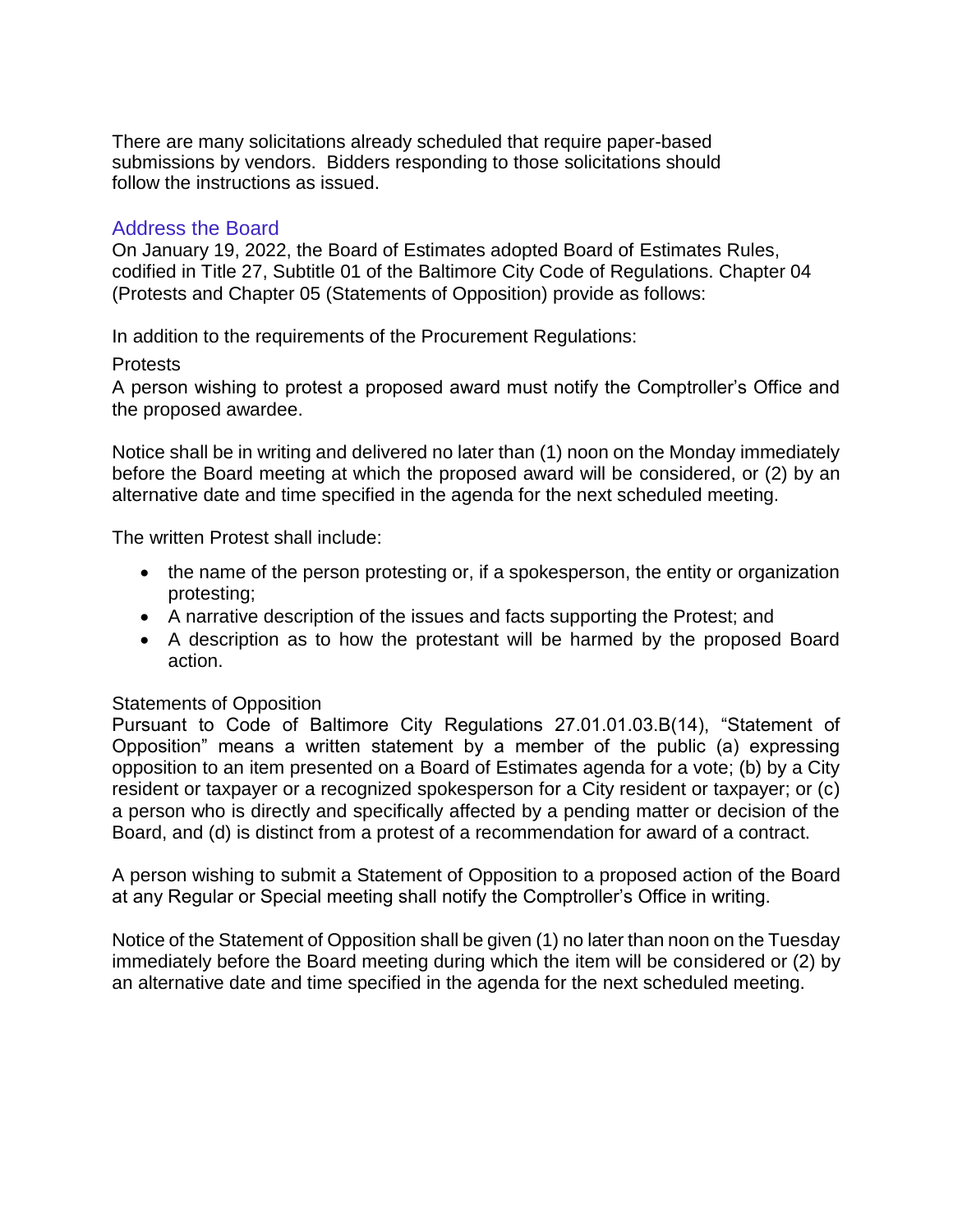The written Statement of Opposition shall include:

- The name of the person submitting the Statement of Opposition or, if a spokesperson, the entity or organization submitting the Statement of Opposition;
- A narrative description of the issues and facts supporting the Statement of Opposition; and
- A description as to how the person, entity, or organization submitting the Statement of Opposition will be harmed by the proposed Board action.

To submit Protests and/or a Statement of Opposition:

- E-mail: [BOE.Clerk@baltimorecity.gov,](mailto:BOE.Clerk@baltimorecity.gov) cc: [james.knighton@baltimorecity.gov](mailto:james.knighton@baltimorecity.gov)
- US Mail or hand delivery: Attn: Clerk, Board of Estimates

 Room 204, City Hall 100 N. Holliday Street Baltimore, Maryland 21202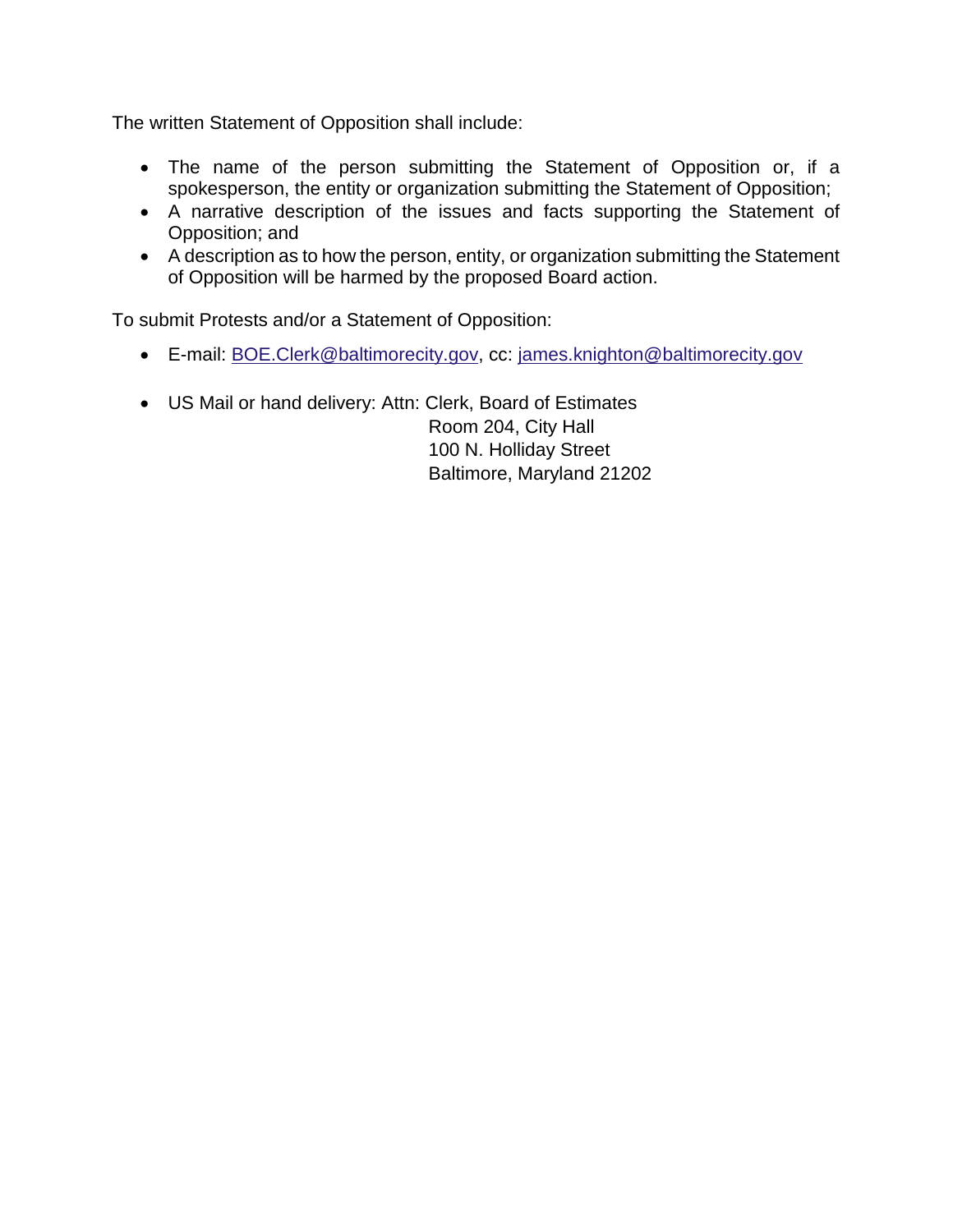## **BOARD OF ESTIMATES' AGENDA – MAY 11, 2022**

## **THE DEPARTMENT OF FINANCE**

## **WILL PRESENT THE**

## **PROPOSED ORDINANCE OF ESTIMATES FOR FY 2023,**

## **AN ORDINACE TO LEVY AND COLLECT A TAX,**

**AND**

**REQUEST AUTHORIZATION TO ADVERTISE**

## **THE ORDINANCE OF ESTIMATES**

**TO THE BOARD OF ESTIMATES**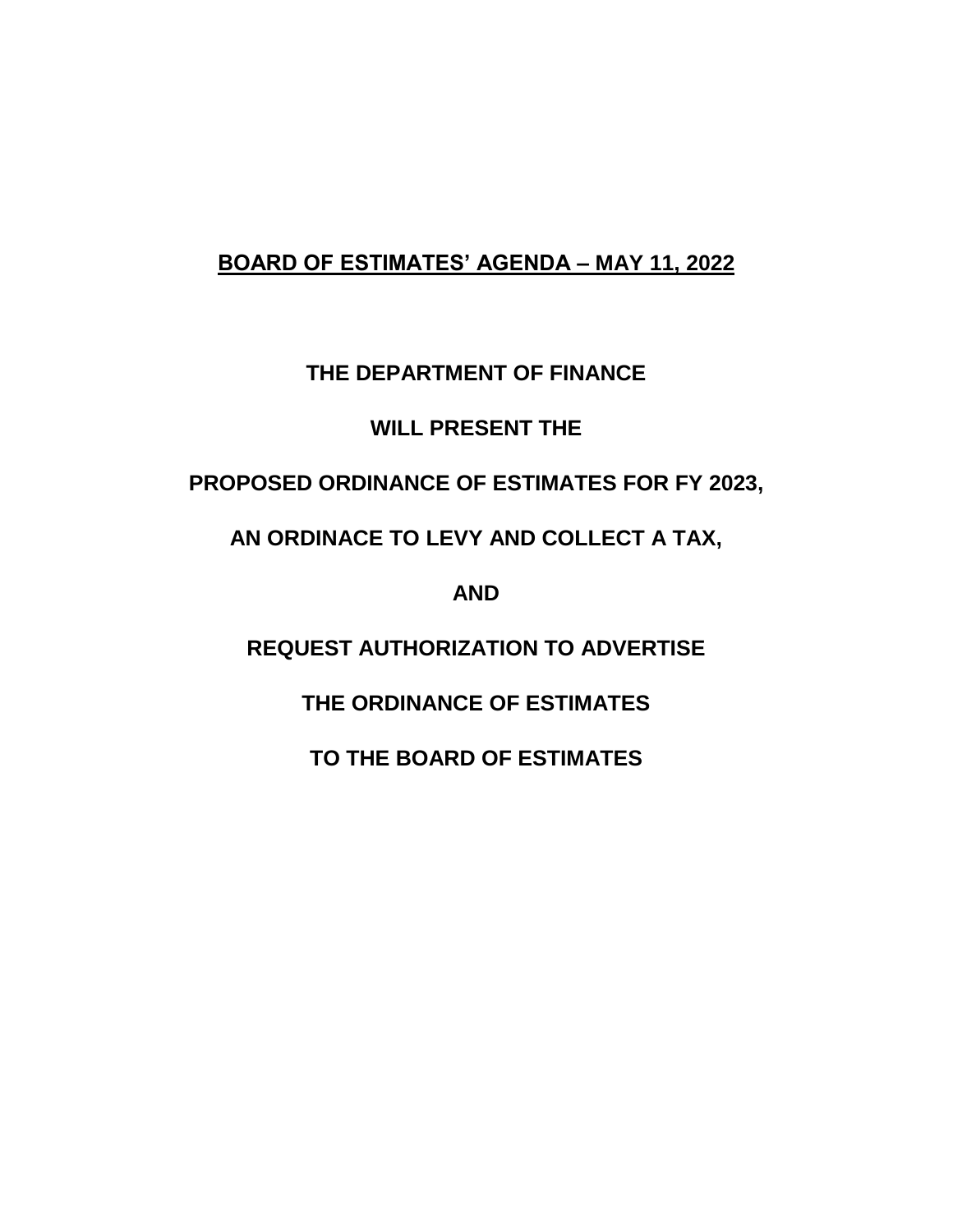#### **BOARD OF ESTIMATES 5/11/2022**

Bureau of the Budget and – Annual Ordinance of Estimates FY 2023 Management Research\_

#### **ACTION REQUESTED OF B/E:**

The Board is requested to approve the Fiscal 2023 Ordinance of Estimates for transmittal to the Baltimore City Council.

### **AMOUNT OF MONEY AND SOURCE:**

N/A

#### **BACKGROUND/EXPLANATION:**

The Ordinance of Estimates totals \$4,109,379,946, including \$3,316,818,946 in operating expenses and \$792,561,000 in capital expenses.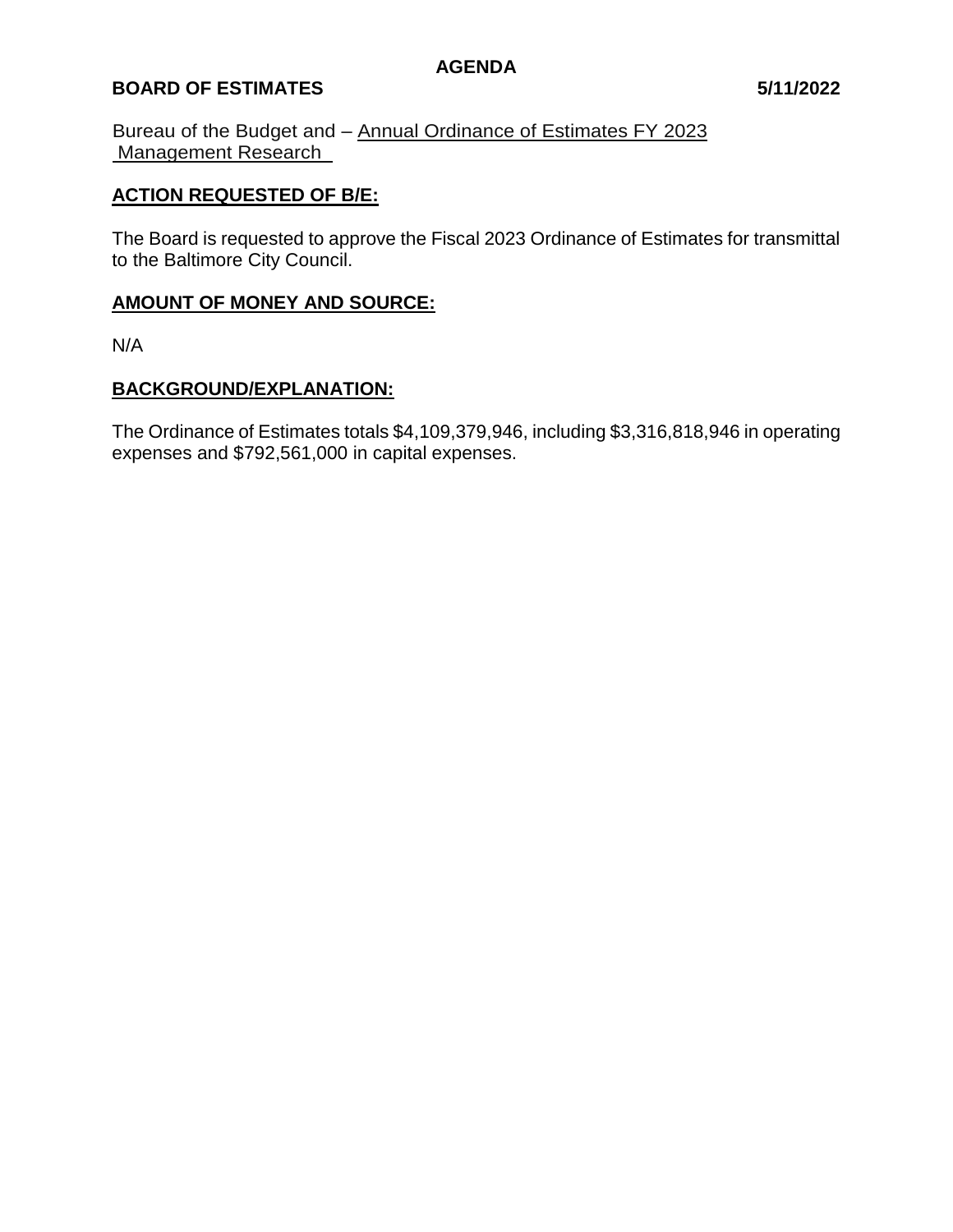### **BOARD OF ESTIMATES 5/11/2022**

Bureau of the Budget and – Annual Property Tax Ordinance FY 2023 Management Research\_

#### **ACTION REQUESTED OF B/E:**

The Board is requested to approve the Fiscal 2023 Tax Rate Ordinance for transmittal to the Baltimore City Council.

## **AMOUNT OF MONEY AND SOURCE:**

N/A

#### **BACKGROUND/EXPLANATION:**

The Real Property Tax rate is proposed to remain at \$2.248 per \$100 of assessed value. The Personal Property Tax rate is 2.5 times the Real Property Tax rate per State Law.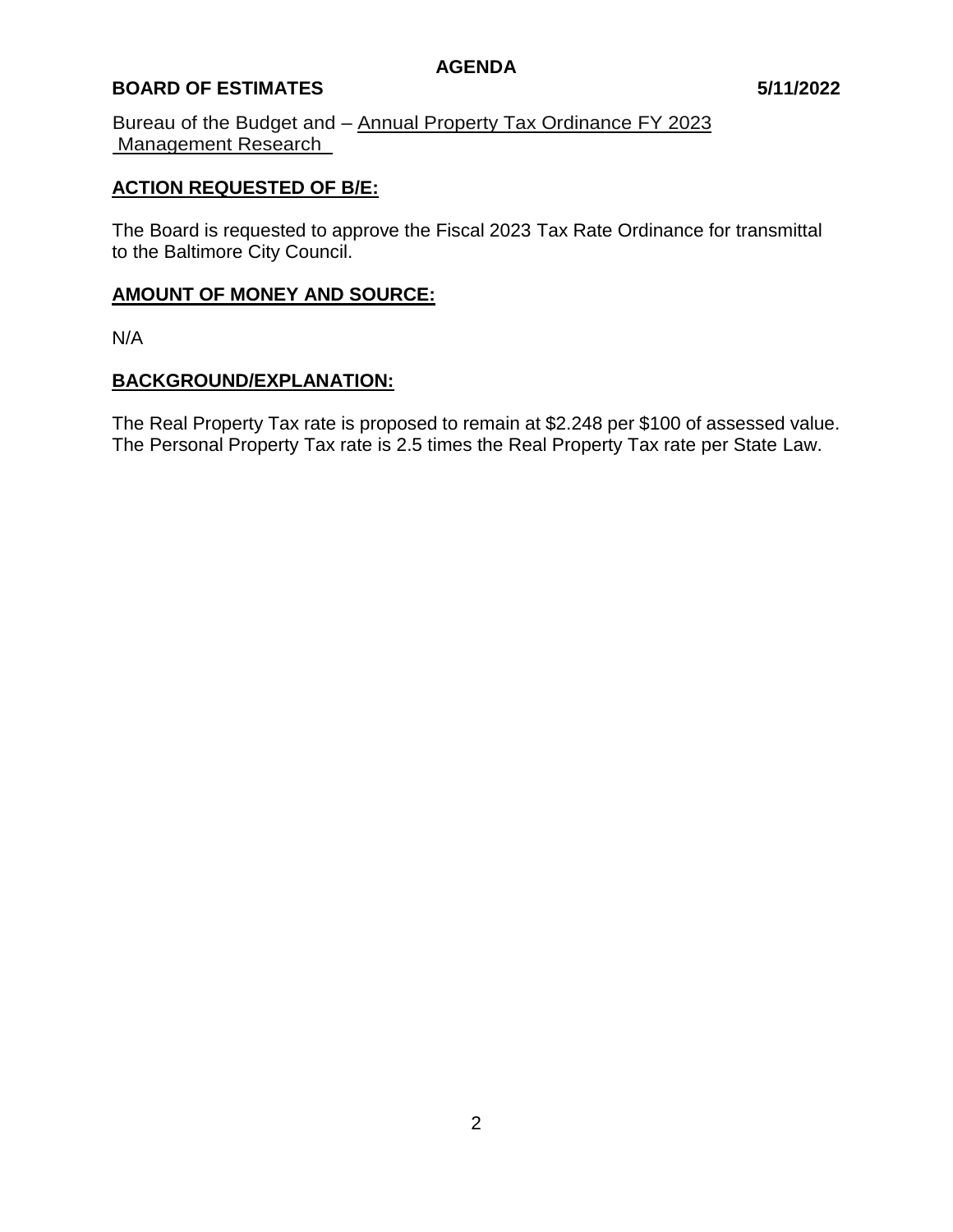#### **BOARD OF ESTIMATES 5/11/2022**

Department of Planning – Fiscal Year 2023 – 2028 Capital Budget and Capital Improvement Program\_\_\_\_\_\_\_\_\_\_\_\_\_\_\_\_\_\_\_\_\_\_\_\_

#### **ACTION REQUESTED OF B/E:**

The Board is requested to **NOTE** receipt of the FY2023 - 2028 Capital Improvement Program

#### **AMOUNT OF MONEY AND SOURCE:**

N/A

#### **BACKGROUND/EXPLANATION:**

On March 17, 2022 the Planning Commission approved recommendations for the FY 2023 Capital Budget and the FY 2023-2028 Capital Improvement Program.

#### **Board of Finance Review**

After the Planning Commission made its recommendations, it was determined that new appropriations were not required for the major American Rescue Plan Act (ARPA) investment Baltimore City Recreation and Parks. As a result, the following federal appropriations totaling \$38,073,000 were removed from the FY 2023 recommendation. The projects will move forward using appropriations budgeted in the FY 2022 budget.

| CIP#    | Title                                      | <b>Change in Funding</b> |
|---------|--------------------------------------------|--------------------------|
| 474-166 | <b>ARPA Hard Court Resurfacing</b>         | $-$ \$2,198,000          |
| 474-174 | <b>ARPA Playground Improvements</b>        | $-$ \$5,050,000          |
| 474-178 | ARPA Park Trail Repairs and Signage        | $-$1,000,000$            |
| 474-179 | <b>ARPA Recreation Center Improvements</b> | $-$18,975,000$           |
| 474-180 | <b>ARPA Pool Improvements</b>              | $-$9,950,000$            |
| 474-182 | <b>ARPA Parkview Recreation Center</b>     | $-$900,000$              |

The program reviewed by the Board of Finance totaled \$3,685,125,000.00 for the sixyear program and \$704,310,000.00 to be appropriated in the FY23 capital budget.

#### **Changes for Board of Estimates**

After submission to the Board of Finance, the State finalized its budget, which included a significant amount of funding for capital projects in Baltimore City. In addition, the Pimlico Community Development Authority (PCDA) finalized its FY23 spending plan. The following administrative changes are due to finalization of these two funding sources.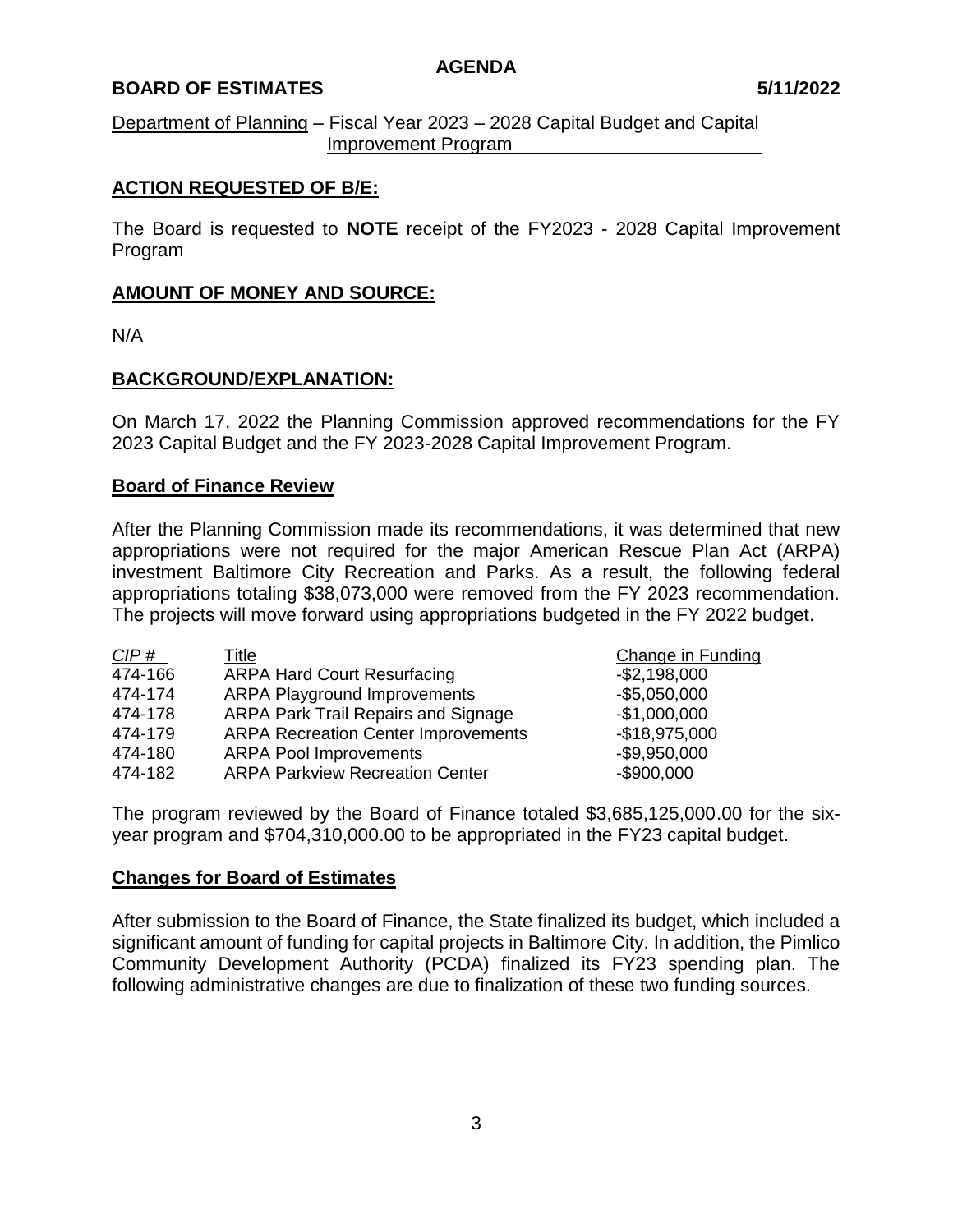Department of Planning - cont'd

| CIP#                                                           | <b>Title</b>                                                                                                                                                                                                                                           | <b>Change in Funding (Source)</b>                                                                              |                                                                                                                                                                                                                               |  |  |
|----------------------------------------------------------------|--------------------------------------------------------------------------------------------------------------------------------------------------------------------------------------------------------------------------------------------------------|----------------------------------------------------------------------------------------------------------------|-------------------------------------------------------------------------------------------------------------------------------------------------------------------------------------------------------------------------------|--|--|
| <b>Mayoralty</b>                                               |                                                                                                                                                                                                                                                        |                                                                                                                |                                                                                                                                                                                                                               |  |  |
| 127-113<br>127-116                                             | Penn Station Redevelopment<br><b>Broadband for Public Housing Sites</b>                                                                                                                                                                                | \$5,000,000.00 (Other State Funds)<br>\$750,000.00 (Other Federal Funds)<br>\$5,000,000.00 (Other State Funds) |                                                                                                                                                                                                                               |  |  |
|                                                                | <b>Department of General Services</b>                                                                                                                                                                                                                  |                                                                                                                |                                                                                                                                                                                                                               |  |  |
| 197-332<br>197-363<br>197-364<br>197-365<br>197-366<br>197-367 | Gunpowder Range Replacement<br>Engine 14 Renovation or Replacement<br>Engine 27 Renovation or Replacement<br><b>Northeast Police District Station Renov</b><br><b>Northwest Police District Station Renov</b><br>Waverly Firehouse (Engine 31) Improve | SS.                                                                                                            | -\$2,000,000.00 (Other State Funds)<br>\$5,000,000.00 (Other State Funds)<br>\$5,000,000.00 (Other State Funds)<br>\$5,000,000.00 (Other State Funds)<br>\$5,000,000.00 (Other State Funds)<br>500,000.00 (Other State Funds) |  |  |
|                                                                | <b>Enoch Pratt Free Library</b>                                                                                                                                                                                                                        |                                                                                                                |                                                                                                                                                                                                                               |  |  |
| 457-009                                                        | Park Heights Library                                                                                                                                                                                                                                   |                                                                                                                | -\$ 500,000.00 (Pimlico Local Impact<br>Aid)                                                                                                                                                                                  |  |  |
| 457-020<br>457-037                                             | Northwood Branch Library HVAC Upgrade<br><b>Waverly Library Improvements</b>                                                                                                                                                                           | \$<br>\$                                                                                                       | \$5,000,000.00 (Other State Funds)<br>300,000.00 (Other State Funds)<br>750,000.00 (Other State Funds)                                                                                                                        |  |  |
|                                                                | <b>Department of Recreation and Parks</b>                                                                                                                                                                                                              |                                                                                                                |                                                                                                                                                                                                                               |  |  |
| 474-066                                                        | Northwest Park Improvements - Phase II                                                                                                                                                                                                                 | -\$<br>\$                                                                                                      | 75,000.00 (Pimlico Local<br>Impact Aid)<br>75,000.00 (Other State Funds)                                                                                                                                                      |  |  |
| 474-106                                                        | Druid Hill Park Reservoir Improvements                                                                                                                                                                                                                 | \$<br>-\$                                                                                                      | \$17,000,000.00 (Other State Funds)<br>526,000.00 (Open Space<br><b>Matching Grants)</b><br>550,000.00 (General Obligation<br>Bond)                                                                                           |  |  |
| 474-119                                                        | Park Building Renovations - Mary Rodman                                                                                                                                                                                                                | \$<br>\$                                                                                                       | 200,000.00 (General Obligation<br>Bonds)<br>600,000.00 (Open Space<br>Matching Grants)                                                                                                                                        |  |  |
| 474-052                                                        | Druid Hill Park Community Service Center                                                                                                                                                                                                               | \$                                                                                                             | 200,000.00 (General Obligation<br>Bonds)                                                                                                                                                                                      |  |  |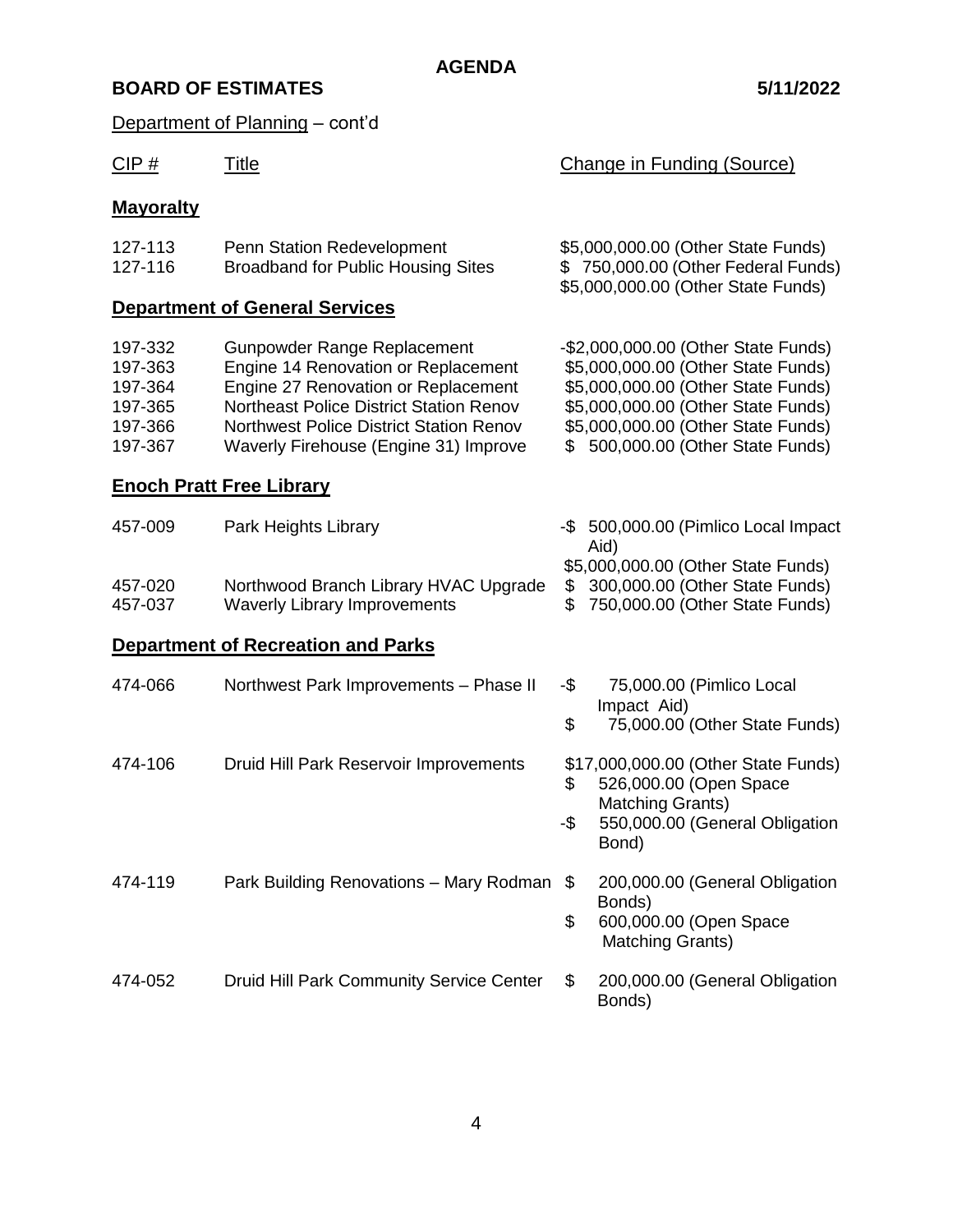## Department of Planning - cont'd

| 474-147 | <b>Parkview Recreation Center</b>                                     | -\$9,000,000 (Federal Loan Funds)<br>\$9,000,000 (Community |
|---------|-----------------------------------------------------------------------|-------------------------------------------------------------|
|         | Development                                                           |                                                             |
|         |                                                                       | <b>Block Grants)</b>                                        |
|         |                                                                       | \$600,000 (Open Space Matching                              |
|         |                                                                       | Grants)                                                     |
| 474-079 | <b>Bocek Park Athletic Center</b>                                     | \$50,000 (General Obligation Bonds)                         |
|         |                                                                       | \$150,000 (Open Space Matching                              |
|         |                                                                       | Grants)                                                     |
| 474-095 | Gwynn Falls Athletic Field Renovation                                 | \$100,000 (General Obligation                               |
|         |                                                                       | Bonds)                                                      |
|         |                                                                       | \$300,000 (Open Space Matching                              |
|         |                                                                       | Grants)                                                     |
| 474-168 | Solo Gibbs Park - Construction                                        | \$3,500,000 (Other State Funds)                             |
| 474-051 | Winans Meadow Nature Center                                           | \$600,000 (Open Space Matching                              |
|         |                                                                       | Grants)                                                     |
| 474-183 | Alhambra Park Improvements                                            | \$125,000 (State Open Space                                 |
|         |                                                                       | Grants)                                                     |
| 474-114 | <b>CHOICE</b> – Chick Webb Recreation Center                          | \$500,000 (State Open Space                                 |
|         |                                                                       | Grants)                                                     |
| 474-172 | Leon Day Park Improvements - Design                                   | \$725,000 (State Open Space                                 |
|         |                                                                       | Grants)                                                     |
| 474-160 | Latrobe Park Longhouse                                                | \$100,000 (State Open Space                                 |
|         |                                                                       | Grants)                                                     |
|         |                                                                       | \$200,000 (Other State Funds)                               |
| 474-170 | Patterson Park Observatory Assessment                                 | \$125,000 (State Open Space                                 |
|         |                                                                       | Grants)                                                     |
| 474-155 | <b>Farring Baybrook Park Improvements</b>                             | \$250,000 (State Open Space                                 |
|         |                                                                       | Grants)                                                     |
| 474-184 | Cal Ripken Sr. Fd. South Balt. Youth Dev.                             | \$500,000 (State Open Space                                 |
|         |                                                                       | Grants)                                                     |
| 474-185 | Greenmount Park - Johnston Sq Football                                | \$500,000 (State Open Space                                 |
|         |                                                                       | Grants)                                                     |
| 474-186 | Hamilton Elementary School - Playground                               | \$100,000 (State Open Space                                 |
|         |                                                                       | Grants)                                                     |
| 474-187 | Hanlon Park Improvements                                              | \$150,000 (State Open Space                                 |
|         |                                                                       | Grants)                                                     |
| 474-188 | Mt. Vernon Place Conservancy Square Res \$2,500,000 (State Open Space |                                                             |
|         |                                                                       | Grants)                                                     |
| 474-189 | O'Donnell Heights Park                                                | \$500,000 (State Open Space                                 |
| 474-190 | Nathaniel J. McFadden Learn and Play                                  | Grants)<br>\$1,000,000 (State Open Space                    |
|         |                                                                       | Grants)                                                     |
|         |                                                                       |                                                             |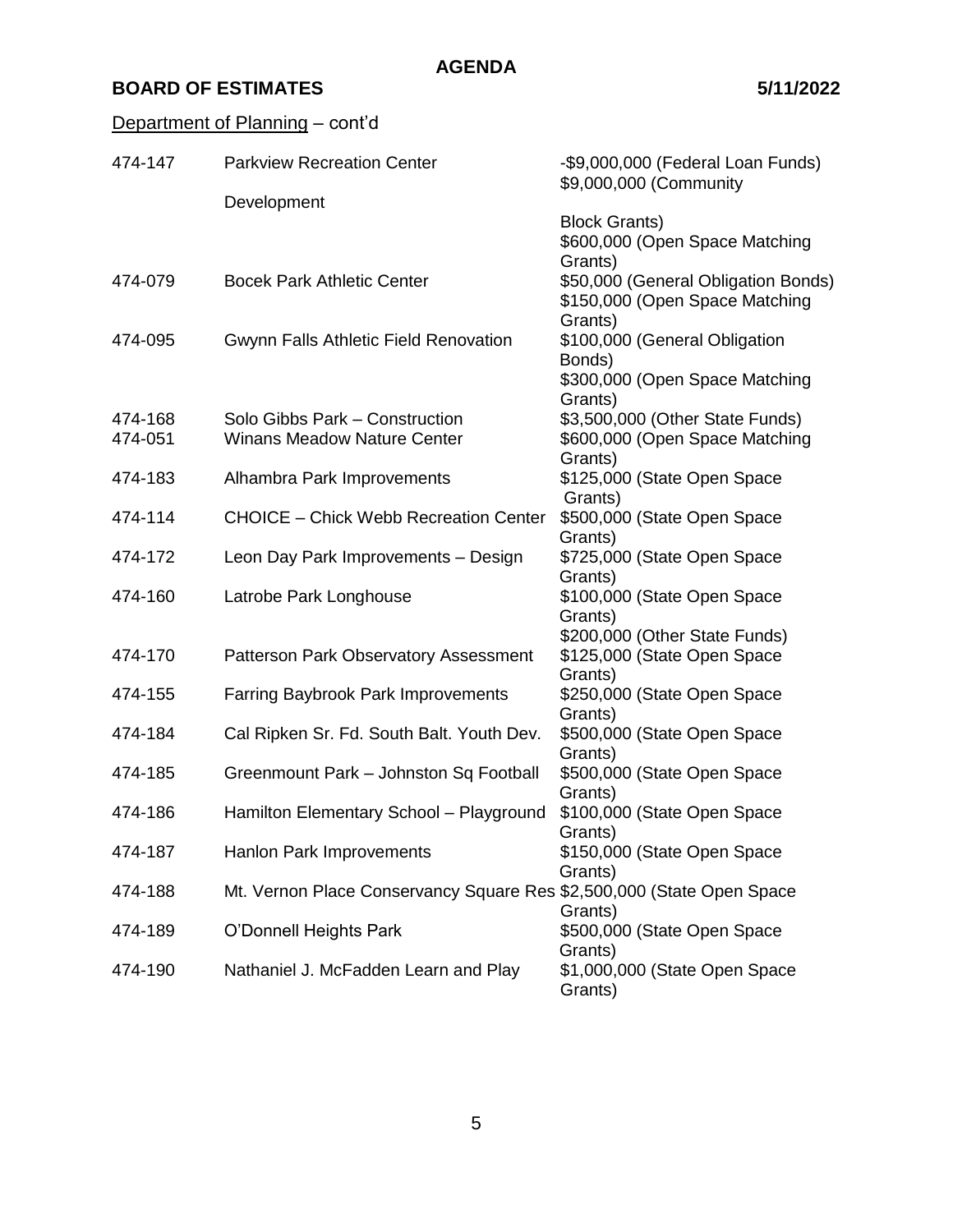#### Department of Planning – cont'd

| 474-191            | Patterson Park Pool and Bathhouse   | \$500,000 (State Open Space<br>Grants)<br>\$1,500,000 (Other State Funds) |
|--------------------|-------------------------------------|---------------------------------------------------------------------------|
| 474-194            | Riverside Park Bathhouse and Lights | \$1,350,000 (State Open Space<br>Grants)                                  |
| 474-195<br>Grants) | Riverside Park Pool                 | \$250,000 (State Open Space                                               |
| 474-196<br>Grants) | Union Square Park Improvements      | \$750,000 (State Open Space                                               |

### **Department of Transportation**

| 504-004 | ADA Infrastructure Upgrades          | \$10,000,000 (Other State Funds)      |
|---------|--------------------------------------|---------------------------------------|
| 508-160 | Shared Use Path – Belvedere Avenue   | -\$275,000 (Pimlico Local Impact Aid) |
| 508-161 | <b>Guilford Traffic Improvements</b> | \$250,000 (Other State Funds)         |

#### **Department of Public Works**

| 517-010<br><b>Eastside Transfer Station</b> | \$4,000,000 (Other State Funds) |
|---------------------------------------------|---------------------------------|
|---------------------------------------------|---------------------------------|

## **Department of Housing & Community Development**

| 588-089<br>588-090<br>588-093 | <b>Homeowner Repair Grants</b><br>Development Incentives<br>Druid Health and Enoch Pratt Building Rep \$2,000,000 (Other State Funds) | \$150,000 (Pimlico Local Impact Aid)<br>-\$225,000 (Pimlico Local Impact Aid) |
|-------------------------------|---------------------------------------------------------------------------------------------------------------------------------------|-------------------------------------------------------------------------------|
| 588-094                       | Penn North Acquisition                                                                                                                | \$650,000 (Other State Funds)                                                 |

## **Baltimore Development Corporation**

| 601-098 | Warner Street Entertainment Corridor | \$2,000,0000 (Other State Funds) |  |
|---------|--------------------------------------|----------------------------------|--|
|---------|--------------------------------------|----------------------------------|--|

With the above changes, the program totals \$3,773,376,000.00 for the six-year program, including \$792,561,000.00 for FY23.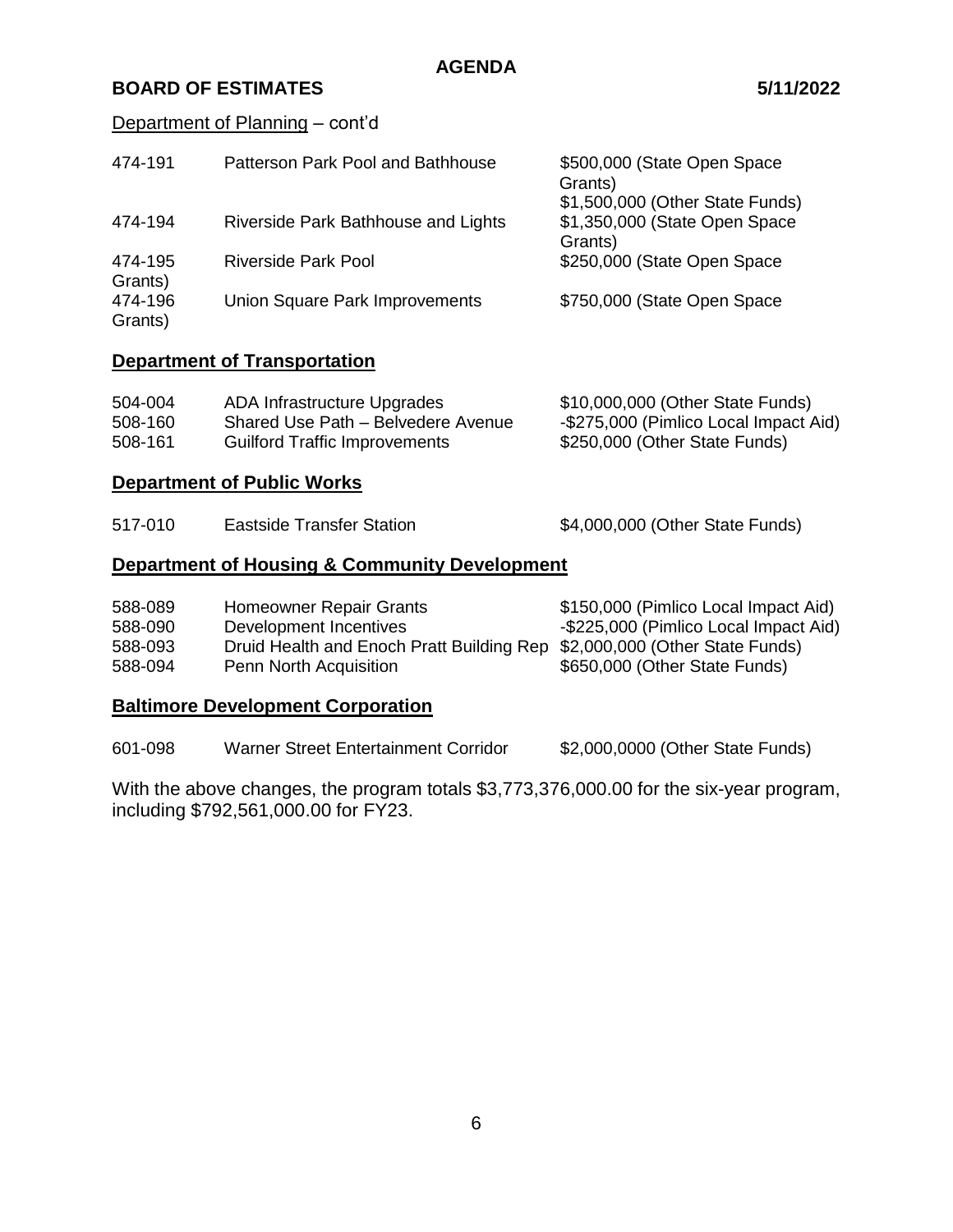#### Board of Finance – Six Year Capital Improvement Program

By City Charter, the review schedule for the Capital Improvement Program ("CIP") includes an endorsement by the Board of Finance. As Clerk to the Board of Finance, I affirm that at a scheduled meeting on May 2, 2022 of the Board, the FY2023 Capital Budget totaling \$704,310,000.00 and the FY2023-2028 CIP totaling \$3,685,125,000.00 was presented to the Board of Finance. Following the presentation, the Board of Finance endorsed the CIP as summarized below:

|               |         |         | $(\$000)$ |         |         |         |              |
|---------------|---------|---------|-----------|---------|---------|---------|--------------|
| <b>Source</b> | 2023    | 2024    | 2025      | 2026    | 2027    | 2028    | <b>Total</b> |
| G.O. Bonds    | 80,000  | 80,000  | 80,000    | 80,000  | 80,000  | 80,000  | 480,000      |
| General Fund  | 90.500  | 20,500  | 20,500    | 20,500  | 20,500  | 20,500  | 193,000      |
| Revenue Loans | 329,059 | 533,110 | 280,446   | 445.903 | 121.710 | 173,217 | 1,883,445    |
| Federal       | 93.279  | 58,069  | 48,779    | 48,779  | 48,779  | 48,779  | 346,464      |
| <b>State</b>  | 8,250   | 7,500   | 7,000     | 6,500   | 7,500   | 5,000   | 41,750       |
|               |         |         |           |         |         |         |              |

Other 103,222 200,149 187,898 57,281 103,408 88,508 740,466 **TOTAL 704,310 899,328 624,623 658,963 381,897 416,004 3,685,125**

### **Board of Finance Recommended 2023-2028 CIP**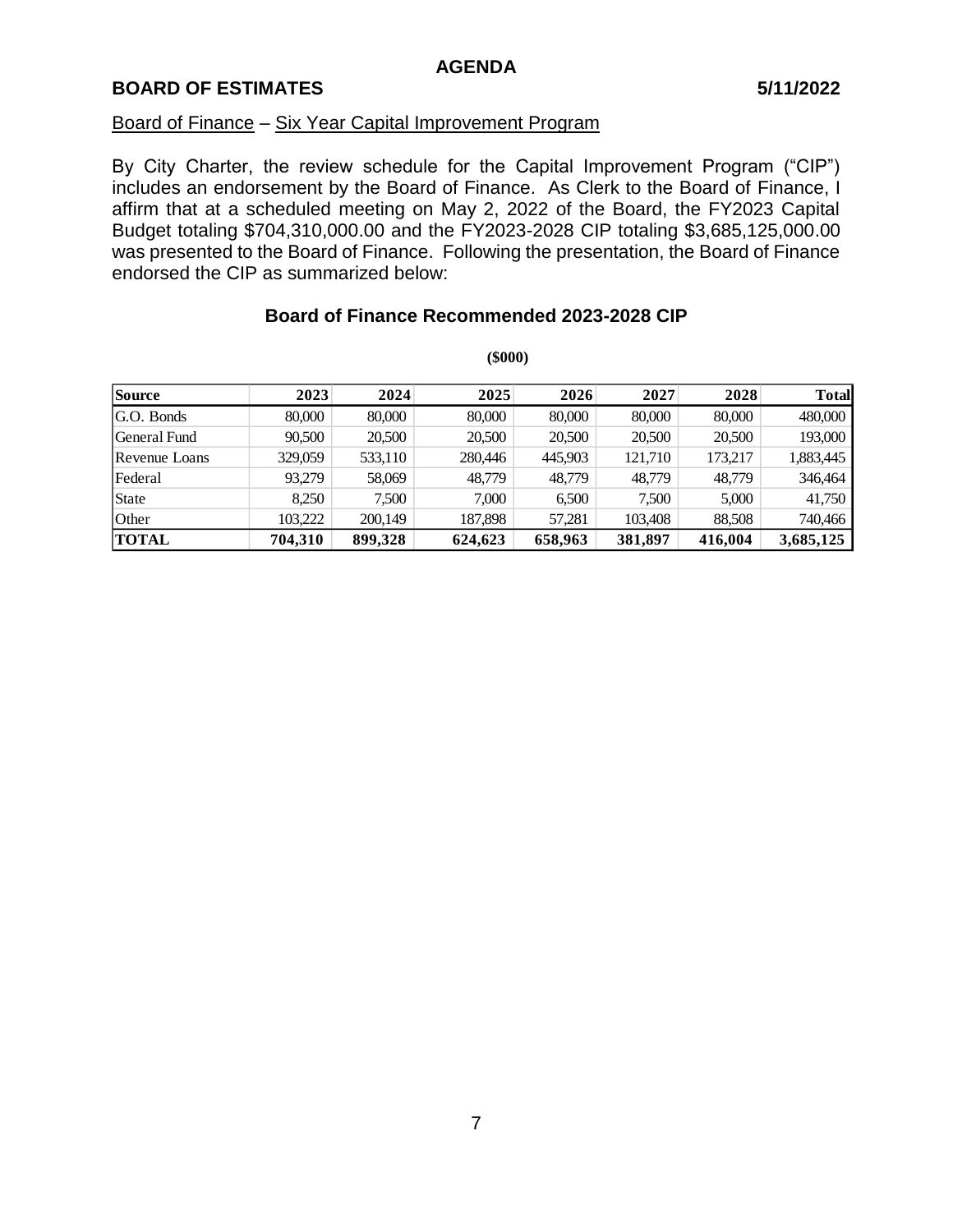#### **BOARD OF ESTIMATES 5/11/2022**

Department of Finance – Six Year Capital Improvement Program

#### **ACTION REQUESTED OF B/E:**

The Board is requested to approve the Capital Improvement Program for Fiscal 2023- 2028.

#### **AMOUNT OF MONEY AND SOURCE:**

N/A

#### **BACKGROUND/EXPLANATION:**

Upon completion of a review by the Department of Finance, it is recommended that your Honorable Board adopt the attached Six-Year Capital Improvement Program for Fiscal 2023 through 2028. As required by the City Charter, the first year of this program represents the Capital Budget for Fiscal 2023 and will be included as part B of the proposed Ordinance of Estimates.

#### (Dollars in Thousands)

|                                 |       | 2023    | 2024    | 2025    | 2026    | 2027    | 2028   | Total                     |
|---------------------------------|-------|---------|---------|---------|---------|---------|--------|---------------------------|
| <b>General Obligation Bonds</b> |       | 80,000  | 80,000  | 80,000  | 80,000  | 80,000  | 80.000 | 480,000                   |
| <b>General Funds</b>            |       | 90.500  | 20.500  | 20,500  | 20,500  | 20.500  | 20.500 | 193,000                   |
| Revenue Loans                   |       | 329,059 | 533,110 | 280.446 | 445,903 |         |        | 121.710 173.217 1.883.445 |
| Federal                         |       | 94,029  | 58,069  | 48,779  | 48,779  | 48.779  | 48.779 | 347.214                   |
| State                           |       | 102,126 | 11.500  | 11.000  | 8.500   | 7.500   | 5.000  | 145,626                   |
| Other                           |       | 96.847  | 196.149 | 183.898 | 55.281  | 103.408 | 88,508 | 724.091                   |
|                                 | Total | 792.561 | 899.328 | 624.623 | 658.963 |         |        | 381,897 416,004 3,773,376 |

## **MBE/WBE PARTICIPATION:**

N/A